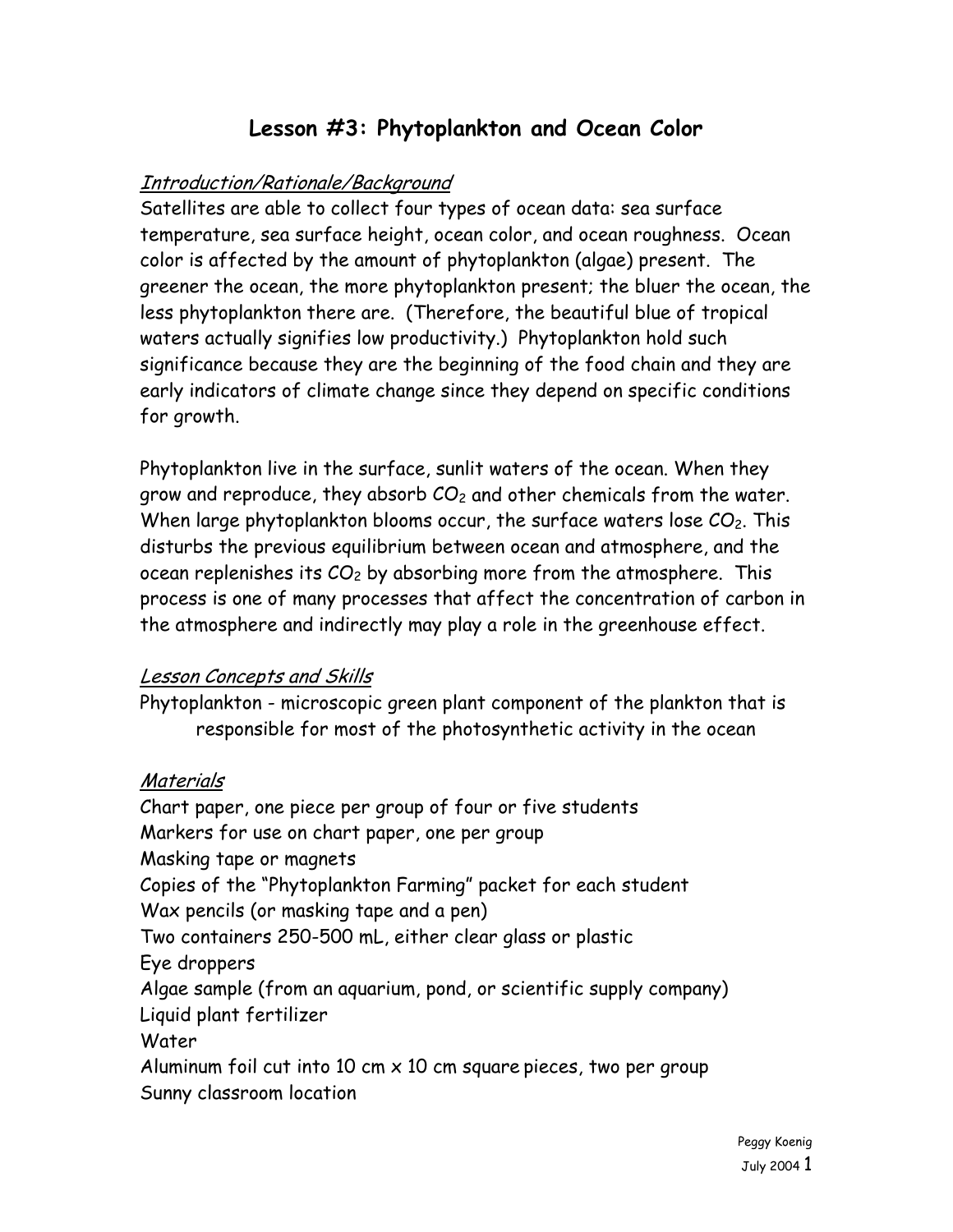Green paint samples from a home improvement store's paint department, for each group

Copies of "Phytoplankton Facts" for each student

Computer with a projector

Beaker

Healthy potted plant with leaves

Petroleum jelly

The following are used in the "Extension" simulation "Blooming Algae." Decide whether it will be a teacher demonstration or group activity.

- 500 mL beaker or large glass vase
- Approximately 120 mL  $(\frac{1}{2} c.)$  light brown sugar
- Approximately 60 mL  $(\frac{1}{4} c.)$  light corn syrup
- Candy creatures (gummy worms, gummy fish, or gummy lobsters)
- Cold water
- Approximately 120 mL  $(\frac{1}{2} c.)$  cooking oil
- Approximately 60 mL (4 Tbsp.) Green decorative sugar

Poster or color transparency of "Carbon Cycle" diagram Copies of "Ocean Color Evaluation" for each group of four students

# Management/Preparation

Consider having students set up the "Phytoplankton Farming" experiment two weeks before this lesson so that instruction may take place in one class period.

Algae must be disposed of responsibly. Do not allow students to pour the algae cultures down the drain once the exploration activity is complete. Microwave the cultures until they boil (no harm will be done to the microwave). Once cool, pour down the drain. An alternate method for disposal is to add bleach to the cultures to make a 1% solution. Let them sit overnight, then pour them down the drain with plenty of running water.

#### Teaching Strategies Employed Cooperative learning

Guided discovery

# Time Frame

Two weeks for the Exploration activity, one class period for the remainder of the lesson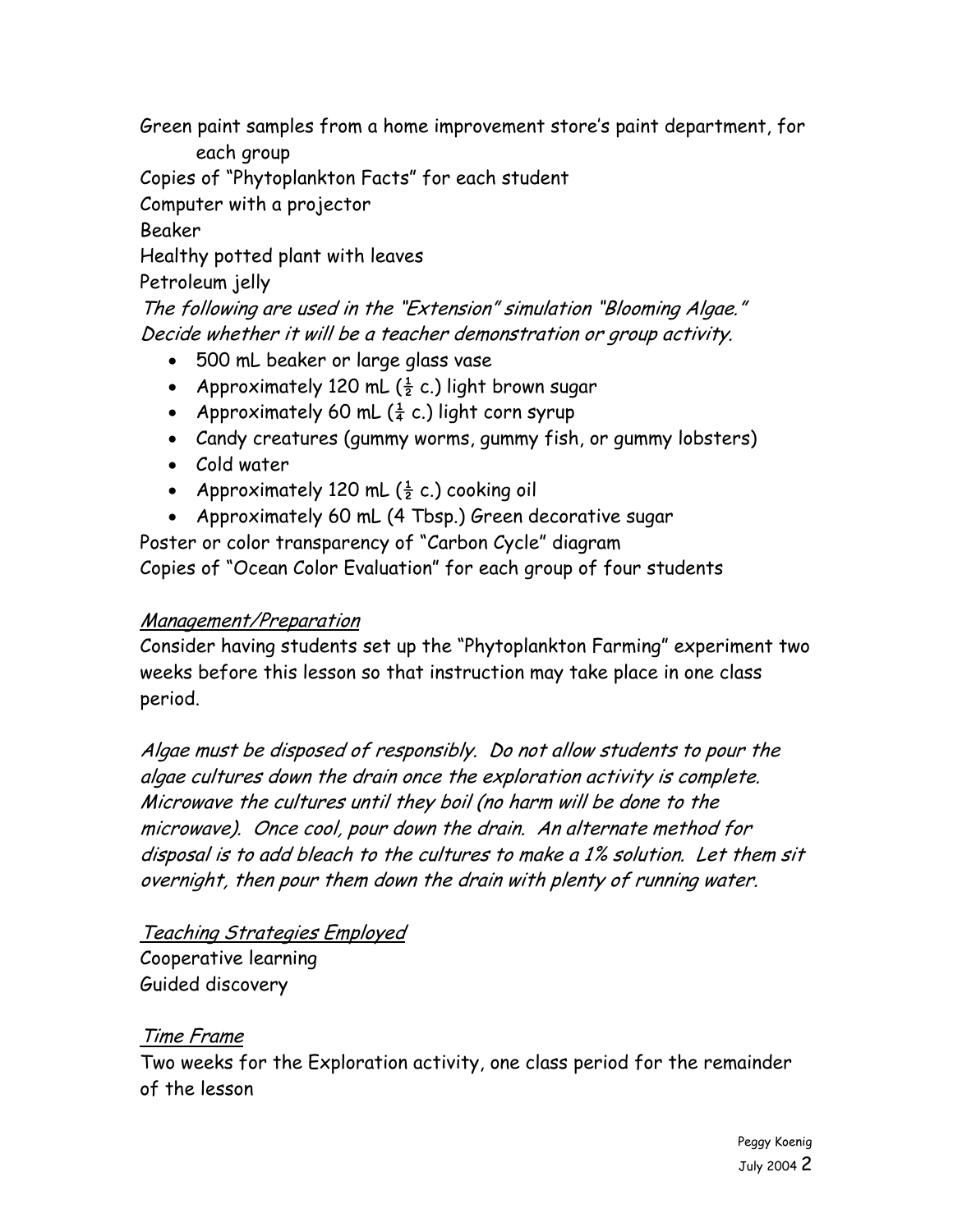#### Target Audience Grade five

# National Science Content Standards

As a result of activities in grades 5-8, all students should develop

- Abilities necessary to do scientific inquiry
- Understandings about scientific inquiry

As a result of activities in grades 5-8, all students should develop an understanding of populations and ecosystems.

#### Behavioral Objectives

Students will identify function of phytoplankton in the biosphere by conducting experiments and simulations and reading for information.

Students will detect the presence of phytoplankton in bodies of water by examining ocean color in satellite images and classroom models.

#### Engagement

Divide students into groups of four or five. Distribute chart paper and markers to groups. On the chalkboard, draw a web with the word "Plants" in the center and four branches sprouting from it. Label the different branches "Appearance," "Basic Needs," "Where They Grow," and "Size and Shape." Instruct students to copy the web onto their chart paper. Tell students to brainstorm facts they know about plants and fill in the appropriate part of the web. Allow ten minutes for this activity and circulate to assist students. (If necessary, jumpstart the activity by filling in one or two items on the chalkboard example web so that students understand what you are looking for.)

Stop the class after ten minutes, or when the bulk of their ideas are on paper. Provide masking tape or magnets to each group and have them secure their web to the chalkboard/wall. Next, tell the groups to select a spokesperson. One by one, have the spokespeople share their web while the rest of the class listens. At this point in the lesson, do not correct students' mistakes on the web. The focus of the lesson is to teach them about plants in an unfamiliar setting – the ocean.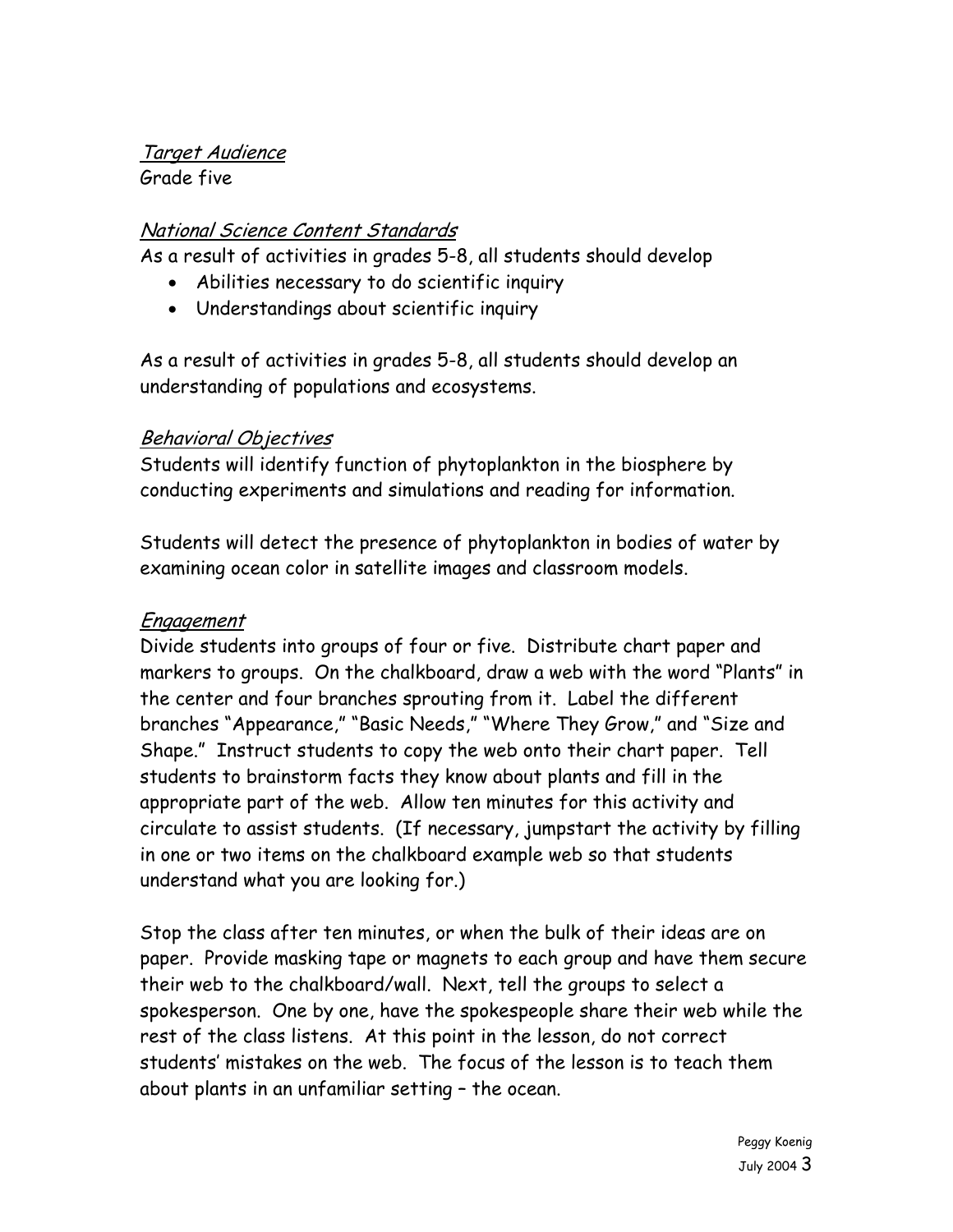Leave the webs on display. They will be used again later in the lesson.

#### Exploration

Distribute "Phytoplankton Farming" packet to students. (This experiment takes place over the course of one to two weeks, so it might be beneficial to have students begin before the official phytoplankton lesson is taught.)

Once the students have completely carried out the experiment and have written conclusions, hold a class discussion to review results and observations. Do not correct any responses until students have read about phytoplankton in the "explanation" section of the lesson.

# **Explanation**

Distribute copies of the "Phytoplankton Facts" sheet to all students. Read and discuss as a class.

Visit <http://svs.gsfc.nasa.gov/vis/a010000/a010000/a010030/index.html>to see an animation of upwelling.

Review the basic needs of plants (sunlight, nutrients, carbon dioxide) and reinforce the fact that phytoplankton share those needs. Refer back to the "Phytoplankton Farming" activity. Ask students what made the phytoplankton/algae grow so much in the one sample. (Nutrients, or fertilizer.)

To illustrate the fact that plants, and therefore phytoplankton, "breathe," carry out these simple demonstrations. (Try to conduct both demonstrations simultaneously, if possible, to save time.) About 45 minutes before class begins, fill a beaker with water and drop a healthy, freshly gathered leaf into it. Place it in a sunny location by a window. It should remain there until the container feels warm, about one hour. Allow students to observe using a hand lens. They should see small bubbles on the surface of the leaf and the inside of the beaker.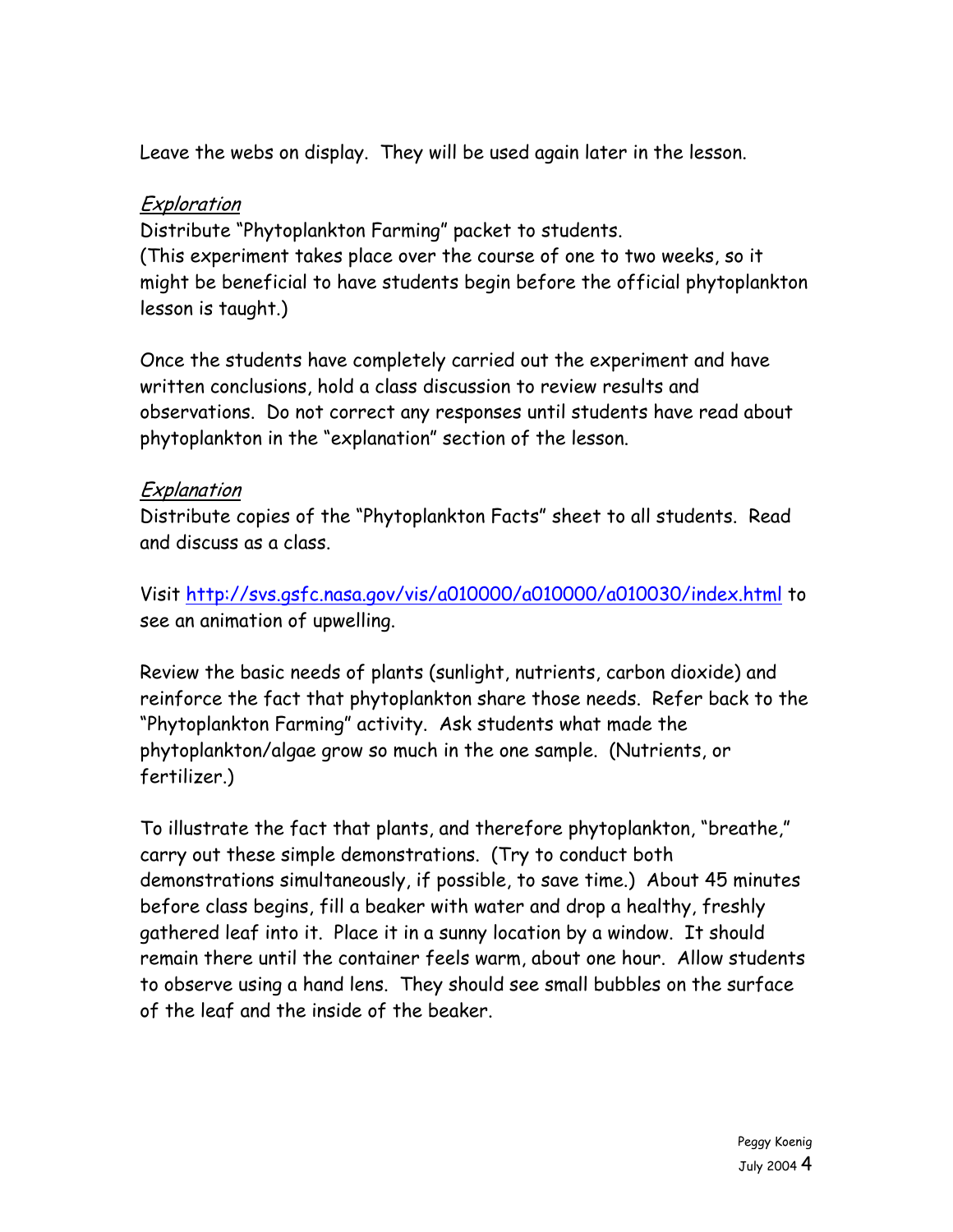For the second demonstration, find a healthy potted plant. Select one leaf to cover with petroleum jelly. Be sure not to remove the leaf from the plant and to cover both sides of the leaf. It should eventually turn yellow and die.

Ask students how the bubbles got on the leaf and the beaker in the first demonstration. (Leaf released a gas while under water.) Tell students that the bubbles contained oxygen. Plants need carbon dioxide to live and they release oxygen into the atmosphere.

Ask students to explain what happened in the second demonstration. (The petroleum jelly suffocated the leaf so that it could not take in carbon dioxide or release oxygen. Chlorophyll makes food for the plant and gives leaves their green color. Since the leaf could not make its own food, it quit making new chlorophyll and turned yellow.)

Teach students that phytoplankton (along with grass and trees on land) play an important role in the carbon cycle by removing some of the excess carbon dioxide from the atmosphere. Display the carbon cycle diagram (below) and explain.

#### Extension

Conduct the "Blooming Algae" simulation. Decide whether to conduct this as a teacher demonstration or, if the materials are available, allow students to carry out the simulation in groups.

For extra credit, allow students to work in a group and visit the site <http://earthobservatory.nasa.gov/Study/PrecisionFarming/>. They should read about the way farmers are using satellites to aid in maintaining their farmland. Instruct groups to write a summary of the article once they have read and discussed it. (Caution: all but the first page is a bit technical. Be sure to preview so that you may decide its appropriateness for your students' abilities.)

(Gifted and talented extension: In the computer lab, direct students to visit <http://www.bigelow.org/hab/color.html>. They should read the information on the page, focusing in particular on the "ocean optics" and "scattering and absorption" sections rather than the "harmful algae blooms.")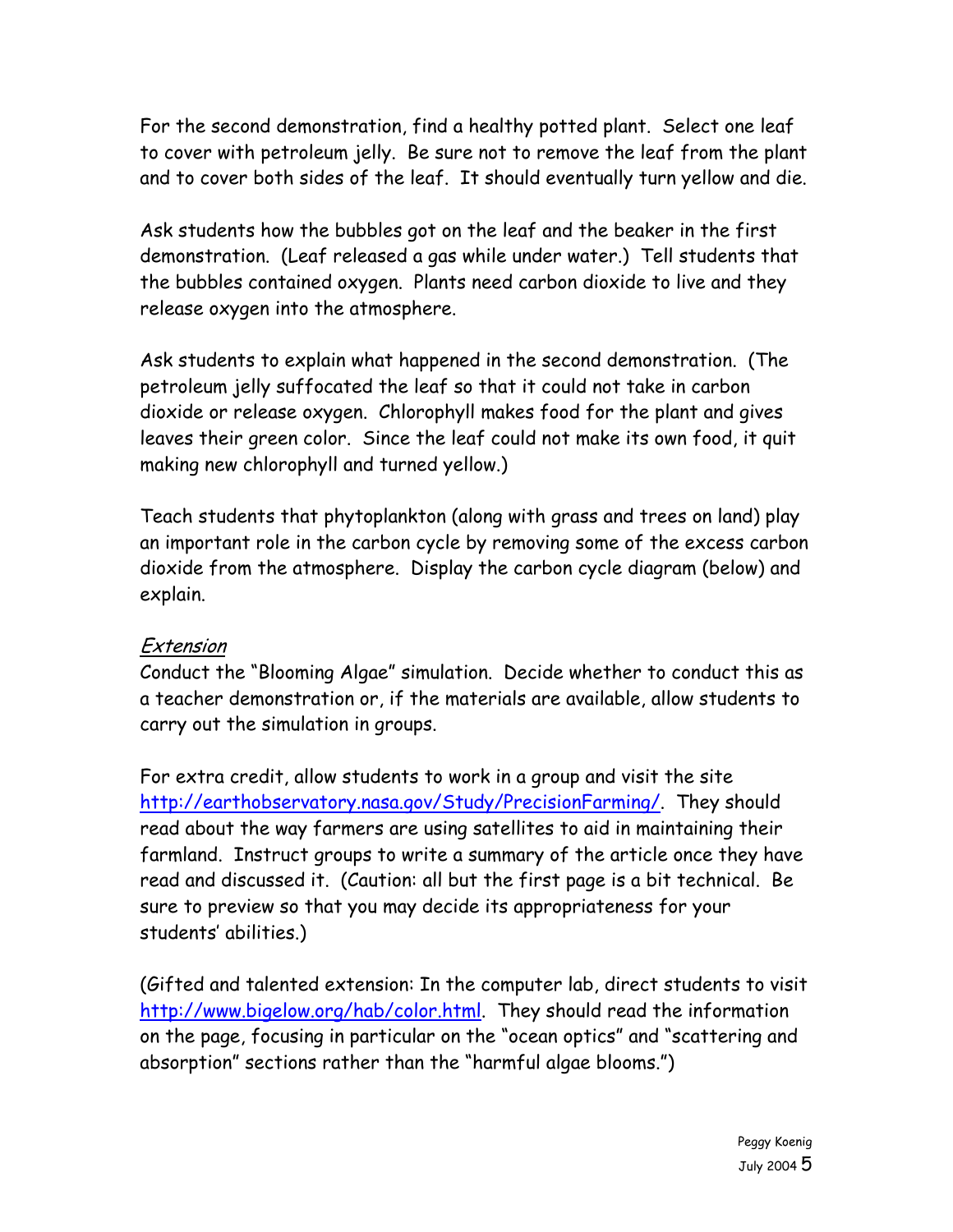### Evaluation

Have students collect the web from the "Engagement" portion of the lesson. Distribute a contrasting color marker from what they used earlier. Tell them to read what they wrote on the webs and make corrections and additions to the content. If you wish, have the spokesperson share these corrections with the class, or simply have students hang the webs again so that all may see.

Ask students to brainstorm with a partner some negative outcomes of a phytoplankton bloom. (Blocking the sunlight from the bottom of shallow areas of the ocean which kills sea grasses - food for fish and other creatures. Decaying phytoplankton blooms eventually strip the water of oxygen.)

Have students work in groups to complete the Ocean Color Evaluation paper.

#### Assessment

Use the rubric below to evaluate students' progress throughout the lesson.

### **Bibliography**

- Bigelow Laboratory for Ocean Sciences. (n.d.). Toxic and harmful algal blooms. Retrieved July 19, 2004, from [http://www.bigelow.org/edhab/fitting\\_algae.html.](http://www.bigelow.org/edhab/fitting_algae.html)
- Brown, C. (1997). *Long-Term Monitoring of* Emiliania huxleyi *Blooms*. Retrieved July 19, 2004, from [http://cics.umd.edu/~chrisb/ehux.html.](http://cics.umd.edu/%7Echrisb/ehux.html)
- Feldman, G.C. (2004). Carbon: where does it all go? [http://oceancolor.gsfc.nasa.gov/SeaWiFS/LIVING\\_OCEAN/TEACHE](http://oceancolor.gsfc.nasa.gov/SeaWiFS/LIVING_OCEAN/TEACHER4.html) [R4.html](http://oceancolor.gsfc.nasa.gov/SeaWiFS/LIVING_OCEAN/TEACHER4.html).

\_\_\_\_\_\_\_\_\_\_ (2004). Phytoplankton – all things great and small. [http://oceancolor.gsfc.nasa.gov/SeaWiFS/TEACHERS/sanctuary\\_4.h](http://oceancolor.gsfc.nasa.gov/SeaWiFS/TEACHERS/sanctuary_4.html) [tml](http://oceancolor.gsfc.nasa.gov/SeaWiFS/TEACHERS/sanctuary_4.html).

Goddard DAAC. (2000). Creeping Dead Zones. Retrieved July 19, 2004, from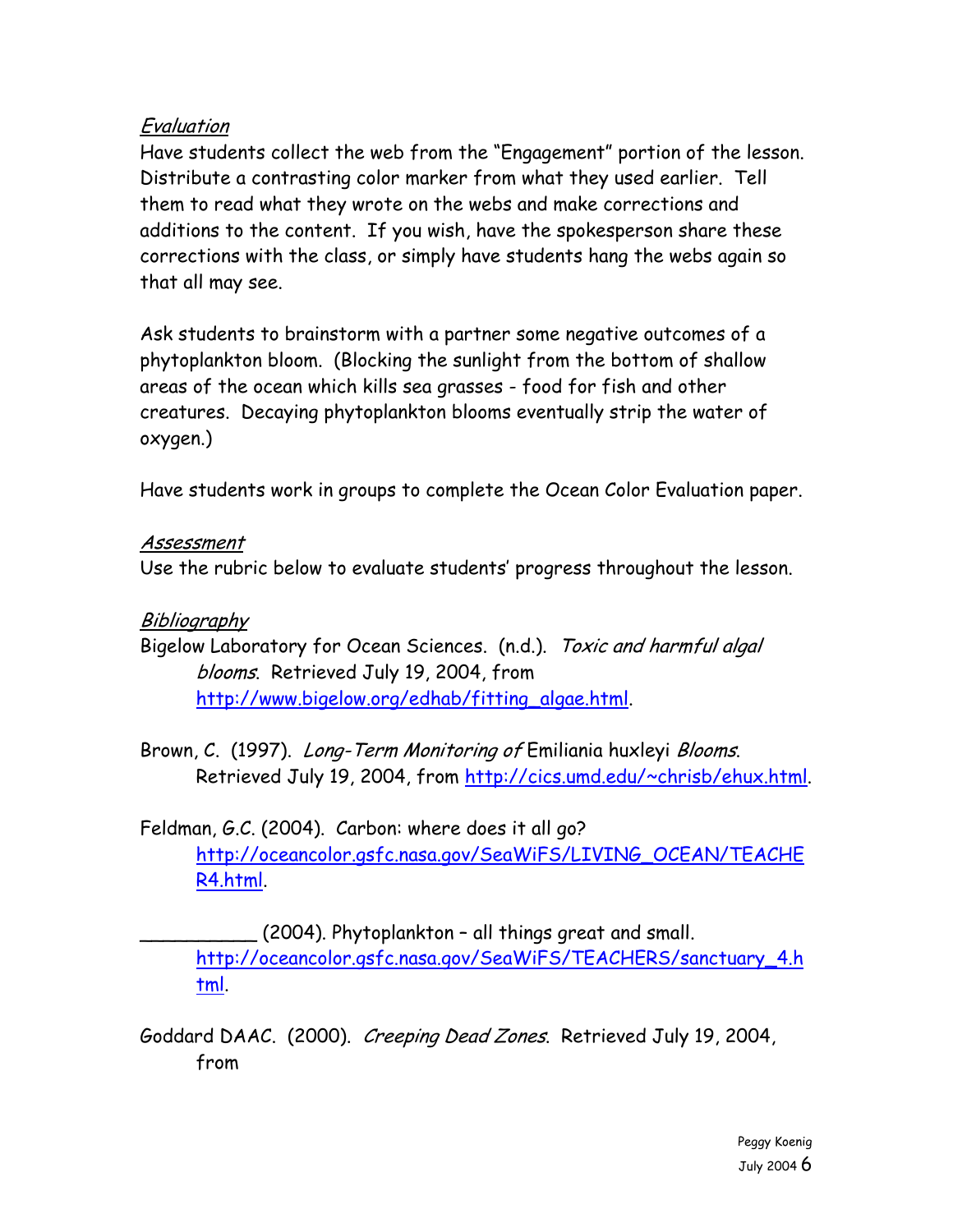[http://disc.gsfc.nasa.gov/oceancolor/scifocus/oceanColor/dead\\_zones](http://disc.gsfc.nasa.gov/oceancolor/scifocus/oceanColor/dead_zones.shtml) [.shtml](http://disc.gsfc.nasa.gov/oceancolor/scifocus/oceanColor/dead_zones.shtml).

- Herring, D. (2001). Precision farming. Earth Observatory, Found at <http://earthobservatory.nasa.gov/Study/PrecisionFarming/>, July 19, 2004.
- Loeschnig, L.V. (1996). Simple earth science experiments with everyday materials. New York: Sterling Publishing Co., Inc., 49-50.
- Macquitty, M. (1995). Eyewitness books: ocean. New York: Alfred A. Knopf. 26-27.
- SeaWiFS Project, NASA/Goddard Space Flight Center and ORBIMAGE. (2002). Introduction to Emiliania huxleyi (Ehux). Retrieved July 19, 2004, from [http://www.soes.soton.ac.uk/staff/tt/eh/.](http://www.soes.soton.ac.uk/staff/tt/eh/)
- Zike, D. (1993). The earth science book. New York: John Wiley and Sons, Inc., 90-91.

| Concentration                                                                                                                                                                                                                                                                                                                                                                                   | Points<br>Possible | Points<br>Earned |
|-------------------------------------------------------------------------------------------------------------------------------------------------------------------------------------------------------------------------------------------------------------------------------------------------------------------------------------------------------------------------------------------------|--------------------|------------------|
| Student demonstrates a fundamental understanding about<br>plants, namely:<br>Basic needs are carbon dioxide, sunlight, and nutrients<br>$\bullet$<br>(phosphorus, nitrogen, iron, etc.)<br>• Can be microscopic, like phytoplankton, or enormous,<br>like giant redwoods.<br>• Oftentimes are green (because of chlorophyll)<br>Can grow in the ocean or on land, given the right<br>conditions | 8                  |                  |
| Students followed directions to correctly carry out the<br>Phytoplankton Farming and Blooming Algae activities.                                                                                                                                                                                                                                                                                 | 4                  |                  |
| Students worked cooperatively.                                                                                                                                                                                                                                                                                                                                                                  | 4                  |                  |
| 101AL                                                                                                                                                                                                                                                                                                                                                                                           | 16                 |                  |

# **Phytoplankton and Ocean Color Rubric**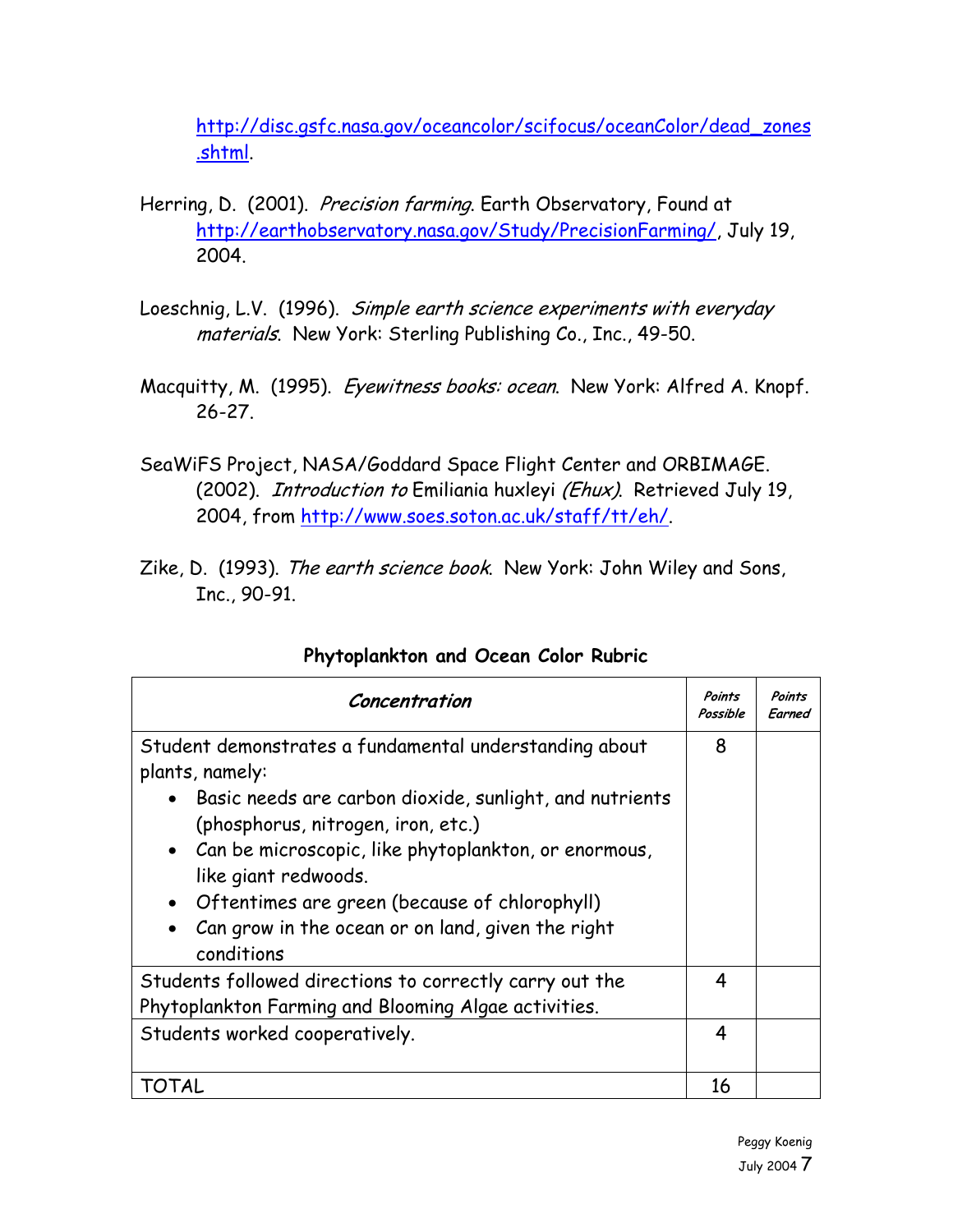Carbon Cycle Diagram

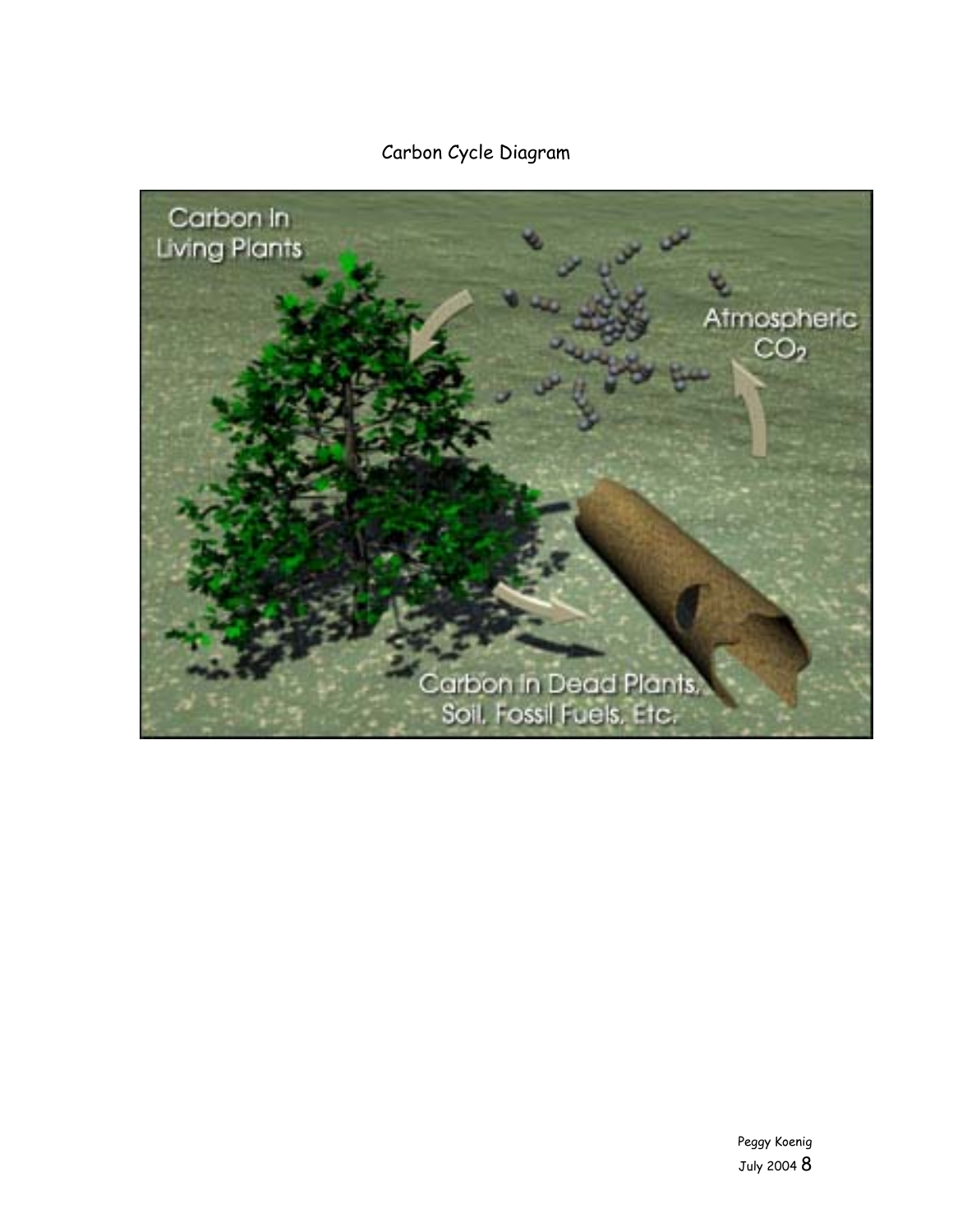# **Phytoplankton Farming activity**

(Modified from "Building a Bloom" [http://www.bigelow.org/edhab/building\\_bloom.html](http://www.bigelow.org/edhab/building_bloom.html))

\_\_\_\_\_\_\_\_\_\_\_\_\_\_\_\_\_\_\_\_\_\_\_\_\_\_\_\_\_\_\_\_\_\_\_\_\_\_\_\_\_\_\_\_\_\_\_\_\_\_\_\_\_\_\_\_\_\_\_\_\_\_\_\_\_\_\_\_\_\_\_\_\_\_\_\_\_\_\_\_\_\_\_\_.

Question/Problem

Does adding nutrients to water affect living things, namely phytoplankton?

Hypothesis

After adding nutrients to water, I predict that \_\_\_\_\_\_\_\_\_\_\_\_\_\_\_\_\_\_\_\_\_\_\_\_\_\_\_\_\_\_\_\_\_\_\_\_\_\_\_\_\_\_\_\_\_\_\_\_

\_\_\_\_\_\_\_\_\_\_\_\_\_\_\_\_\_\_\_\_\_\_\_\_\_\_\_\_\_\_\_ because \_\_\_\_\_\_\_\_\_\_\_\_\_\_\_\_\_\_\_\_\_\_\_\_\_\_\_\_\_\_\_\_\_\_\_\_\_\_\_\_\_\_\_\_\_\_

Materials

Wax pencils (or masking tape and a pen) Two containers 250-500 mL, either clear glass or plastic Eye droppers A few drops of the phytoplankton sample Liquid plant fertilizer, "Nutrients" **Water** Aluminum foil Sunny classroom location Paint samples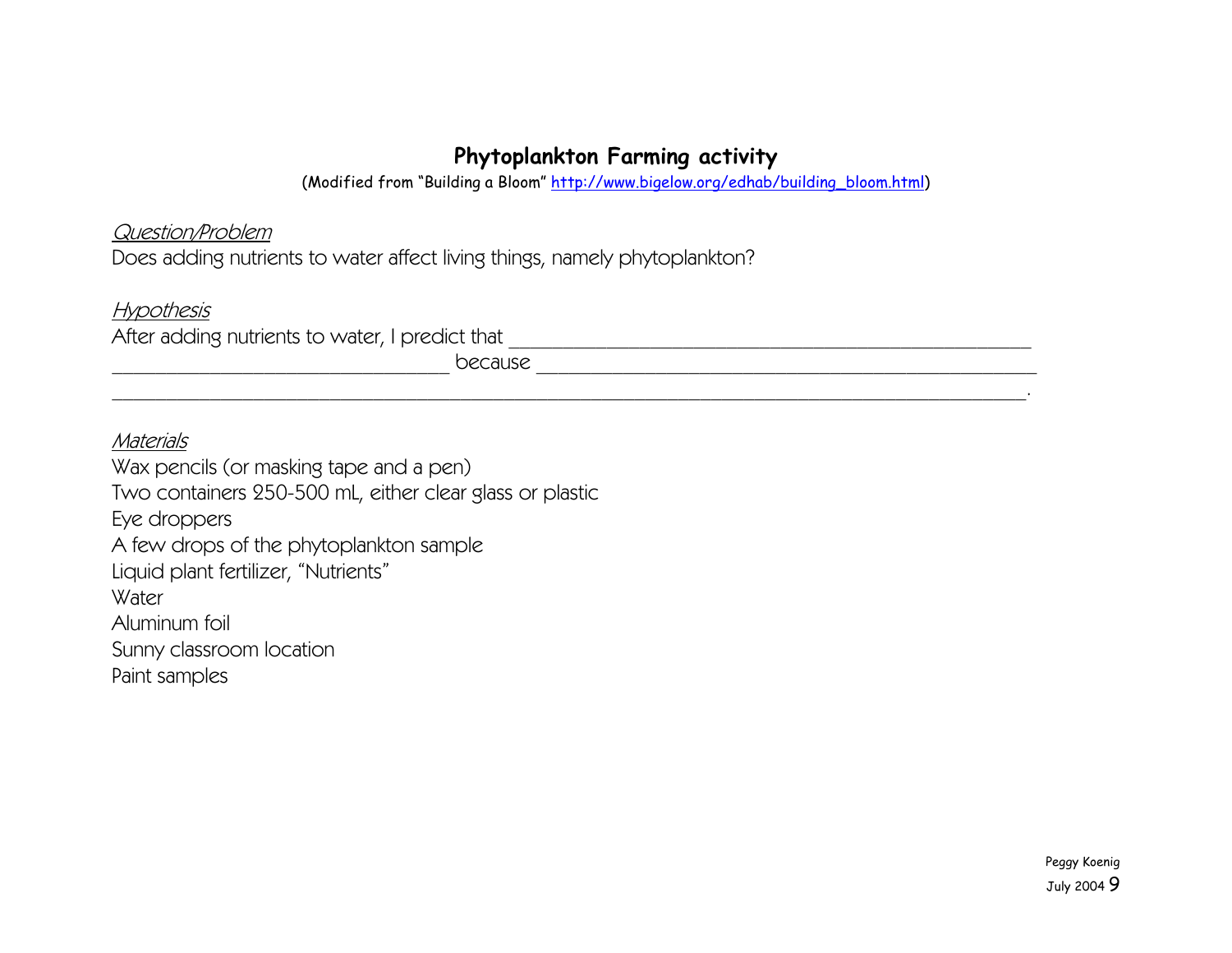### Procedure

- 1. Write your group's name on the containers, either with the wax pencil or on masking tape. One should be labeled "Control," the other, "Nutrients."
- 2. Add an equal amount of water to both containers.
- 3. Add an equal number of drops (just a few) of the phytoplankton sample to both containers.
- 4. Cover the top of the "Control" container with a piece of aluminum foil.
- 5. Add a few drops of the liquid plant fertilizer to the "Nutrients" container.
- 6. Cover the top of the "Nutrients" container with a piece of foil.
- 7. Place the containers in a sunny window so that the light and temperature conditions are the same.
- 8. Every two to three days, make observations about the color and smell of the phytoplankton in the containers. Write your observations on the "Data" table on the next page.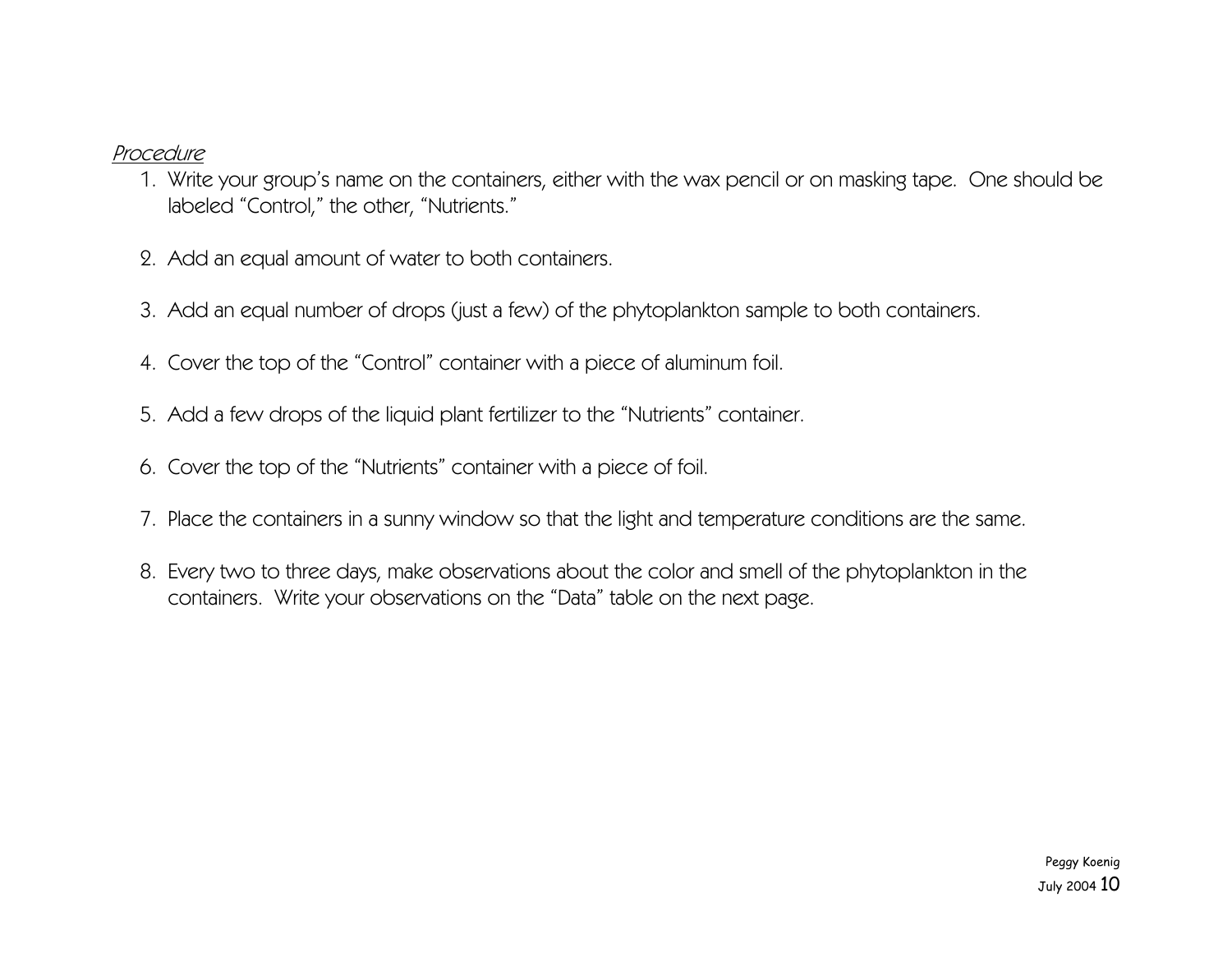| <b>DATA</b>                                                                          |       |       |       |       |       |       |  |  |  |
|--------------------------------------------------------------------------------------|-------|-------|-------|-------|-------|-------|--|--|--|
|                                                                                      | Date: | Date: | Date: | Date: | Date: | Date: |  |  |  |
| Control General<br>Observation<br>What do you see?<br>What looks different?          |       |       |       |       |       |       |  |  |  |
|                                                                                      |       |       |       |       |       |       |  |  |  |
| <b>Nutrients General</b><br>Observation<br>What do you see?<br>What looks different? |       |       |       |       |       |       |  |  |  |
| Control Smell<br>(Don't use opinions,<br>be scientific and<br>objective.)            |       |       |       |       |       |       |  |  |  |
| <b>Nutrients Smell</b><br>(Don't use opinions,<br>be scientific and<br>objective.)   |       |       |       |       |       |       |  |  |  |
| <b>Control Color</b><br>(Use paint sample<br>cards.)                                 |       |       |       |       |       |       |  |  |  |
| <b>Nutrients Color</b><br>(Use paint sample<br>cards.)                               |       |       |       |       |       |       |  |  |  |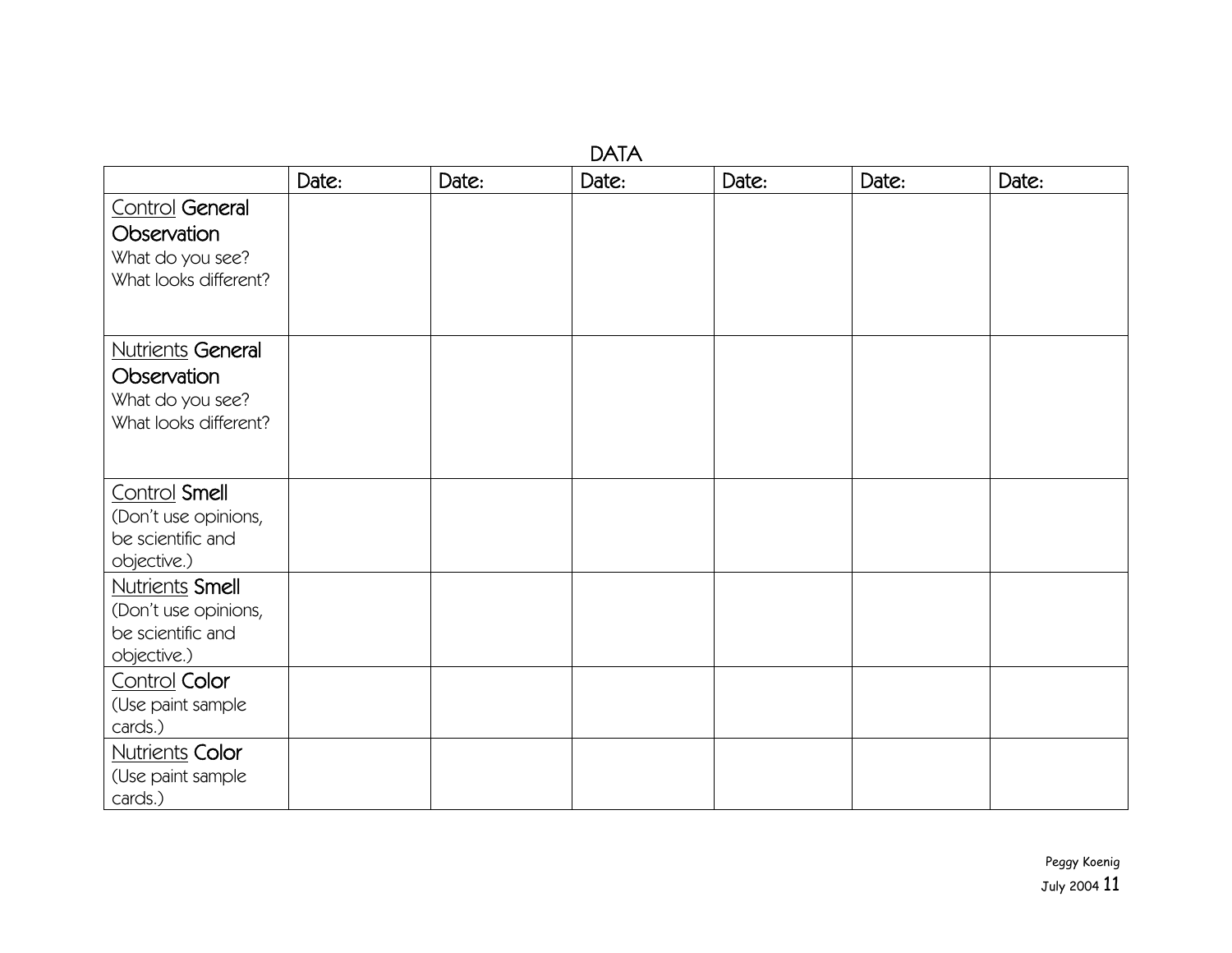Conclusions Answer in complete sentences.

1. Was your hypothesis correct? Explain.

2. What do you think phytoplankton is another name for?

3. What had the biggest effect on the phytoplankton?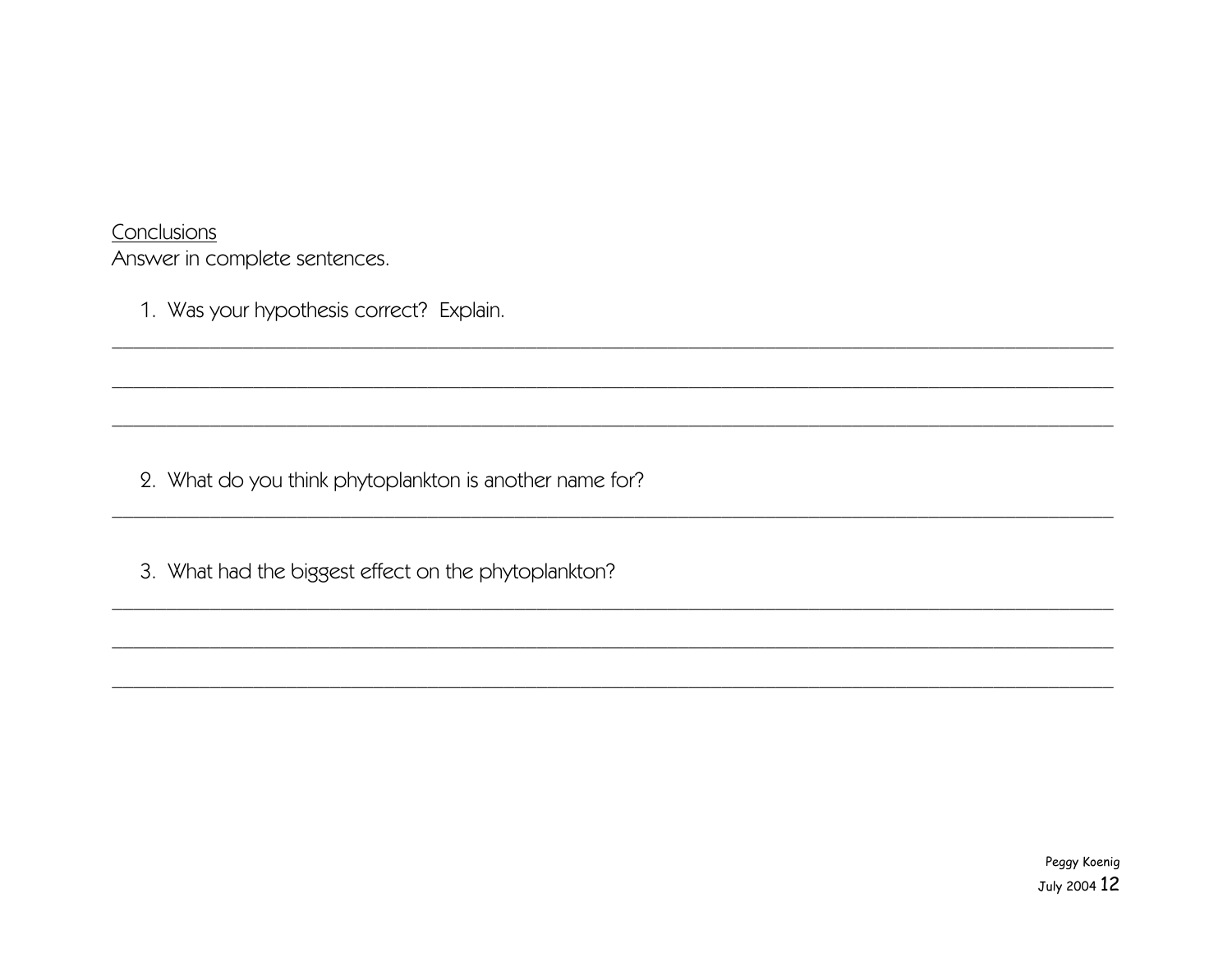# **Phytoplankton Facts**

Phytoplankton are microscopic floating plants that live in the ocean all over the world. A teaspoon of sea water can contain as many as a million one-celled phytoplankton.



PLANKTON

[http://www.bigelow.org/flowcam/flo\\_r2.html](http://www.bigelow.org/flowcam/flo_r2.html)

They require sunlight, water, carbon dioxide, and nutrients for growth and are only found in the ocean's upper zones. Phytoplankton are the base of the ocean's food web, so they support almost all things that live there.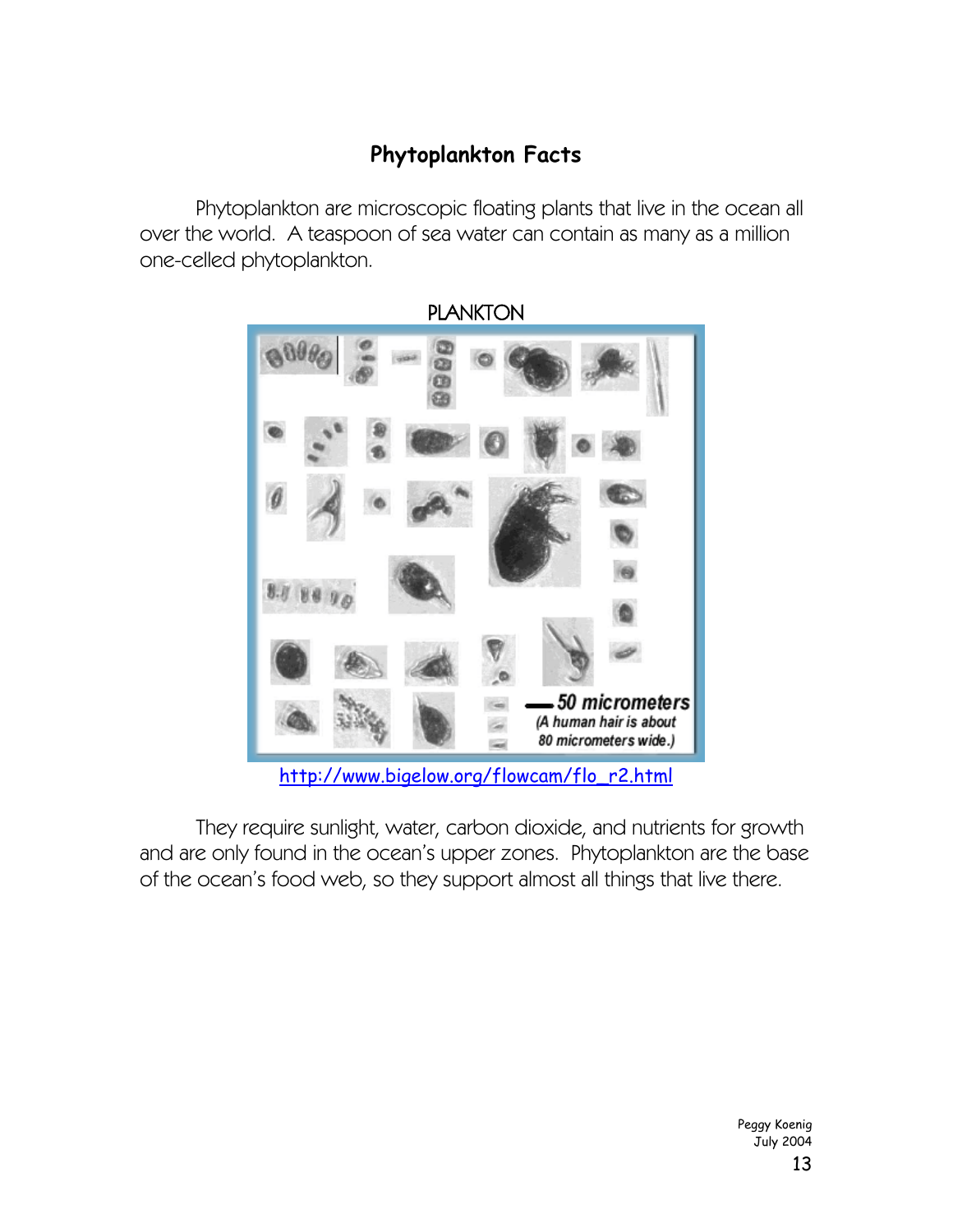Marine Food Web



Phytoplankton are eaten by swarms of tiny, drifting animals, called zooplankton that, in turn, are eaten by small fish, such as herring. Herring are eaten by larger fish, such as dogfish, which are then eaten by even larger fish or dolphins. Whale sharks and blue whales feed directly on zooplankton.

Studying phytoplankton is important because the world's fish stocks are affected by how much plankton there is for young fish to eat. More importantly, some scientists believe that phytoplankton can have an effect on the gases trapped within our atmosphere that change Earth's climate. All of the world's phytoplankton create at least half of the oxygen that we breathe. Scientists who use satellites to study ocean color are really looking at phytoplankton. There can be so many phytoplankton in one area that they actually change the water to green! From outer space, satellite sensors can distinguish even slight variations in color to which our eyes are not sensitive. Different shades of ocean color reveal varying concentrations of phytoplankton.

Basically, there are five essential reasons why scientists monitor phytoplankton:

> Peggy Koenig July 2004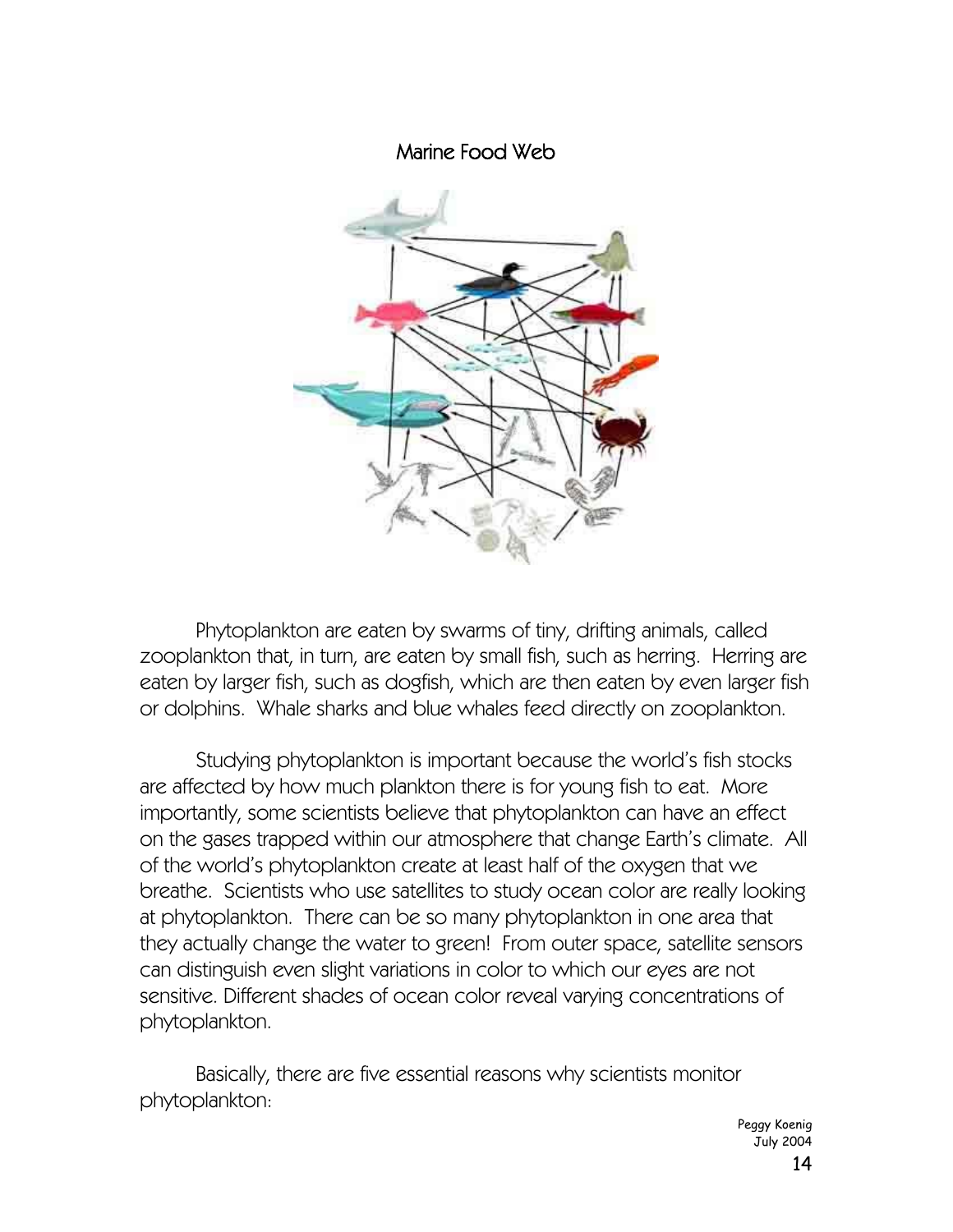- 1. They are the very beginning of the food chain in the ocean. Microscopic animals (zooplankton) eat the phytoplankton; then they are eaten by larger zooplankton, which are eaten by fish, and by the blue whale.
- 2. Their basic needs are the same as a plant on land: light, water,  $CO<sub>2</sub>$ and nutrients.
- 3. The places phytoplankton are sensed by satellites tell scientists where the ocean is full of nutrients.
- 4. Many animals depend on phytoplankton. If they disappear, the entire food chain is affected.
- 5. Phytoplankton are extremely important in converting carbon dioxide from the atmosphere into oxygen.



Bloom off Newfoundland in the Western Atlantic on July 21, 1999

 Many times, the nutrients that phytoplankton need come from upwelling, which is when water from the deeper parts of the ocean mixes with the surface water and brings with it nutrients that had sunk to the bottom. Other times, nutrients come from land sources, such as sewage runoff or farming fertilizers.

> Peggy Koenig July 2004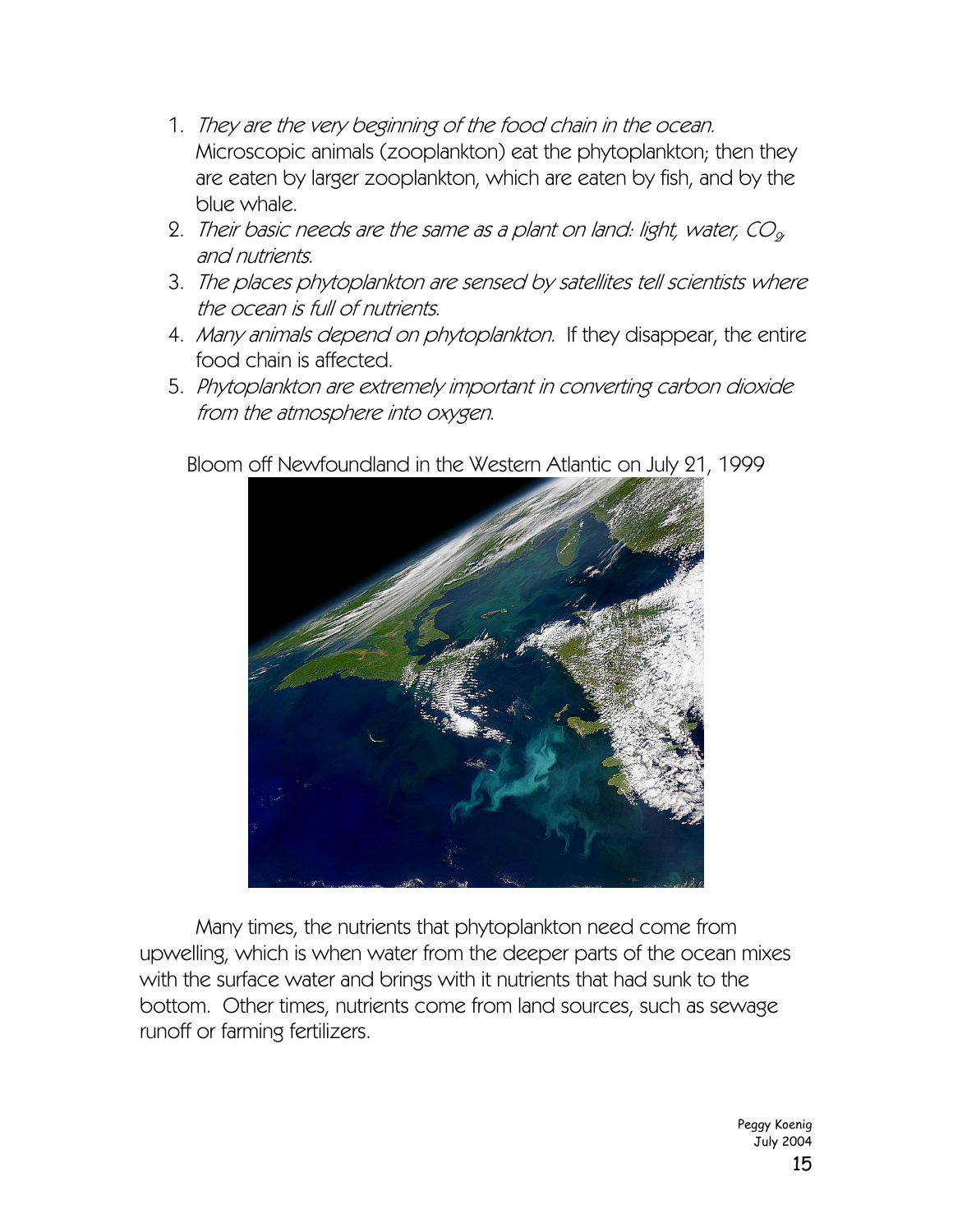# **Blooming Algae activity**

# Materials

500 mL beaker or large glass vase Approximately 120 mL (½ c.) light brown sugar 0.5 cm x 5cm strips of green "Fruit by the Foot" snack or "Fruit Roll-Up" Approximately 60 mL (¼ c.) light corn syrup Candy creatures (gummy worms, gummy fish, or gummy lobsters) Cold water Approximately 120 mL (½ c.) cooking oil Approximately 60 mL (4 Tbsp.) Green decorative sugar

# Procedure

- 1. Put a layer of brown sugar (about 1 cm thick) at the bottom of the beaker or vase. Place one end of the strips of the green fruit roll snack into the brown sugar. These represent sea grass.
- 2. Add the corn syrup until it covers the brown sugar. These two layers represent the bottom of the ocean.
- 3. Place a gummy creature on the brown sugar near the side of the container so that you can make observations.
- 4. Gently add the water until it is 6-8 cm deep. You should see some air bubbles rising from the bottom since it is a healthy environment.
- 5. Add a 2 cm layer of cooking oil so that it creates a top layer. This layer is called the *photic zone* because it receives the Sun's light.
- 6. The green sugar represents healthy phytoplankton that are getting enough sunlight, carbon dioxide, and nutrients. SLOWLY sprinkle a small amount of the phytoplankton onto the photic zone. Observe what it does.
- 7. Continue sprinkling the phytoplankton on the surface. What eventually happens to it? What does this suggest about its basic needs?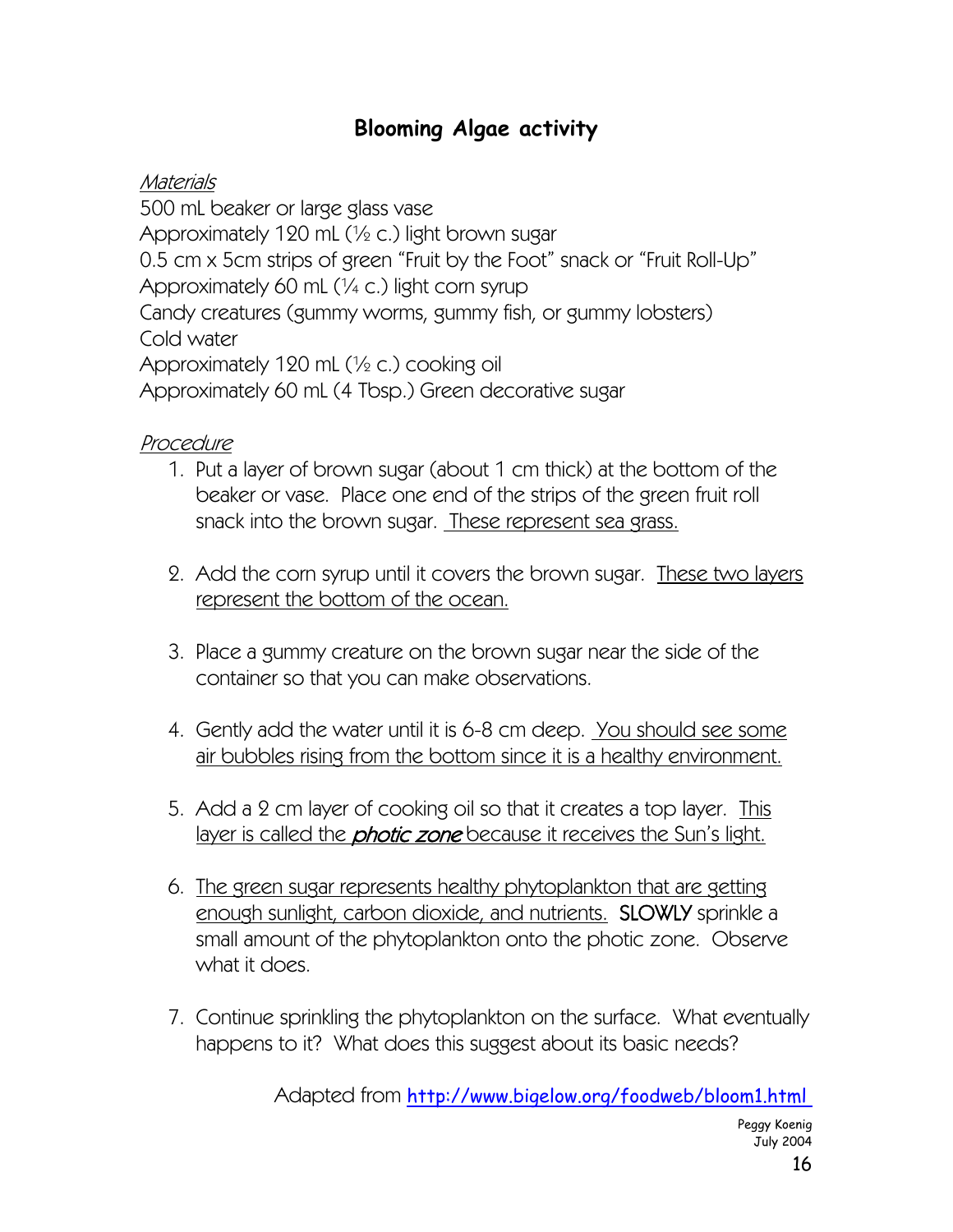Date  $\overline{\phantom{a} \phantom{a}}$ 

# Ocean Color Evaluation

1. Study the pictures below. Using what you know of ocean color and phytoplankton, explain what you observe in the "Mississippi River Delta Image."

2. Study the bottom two images. Do you think the cause of the water discoloration is the same in the Yangtze River and Pearl River images compared to the Mississippi image? Explain your reasoning.

> Peggy Koenig July 2004 17